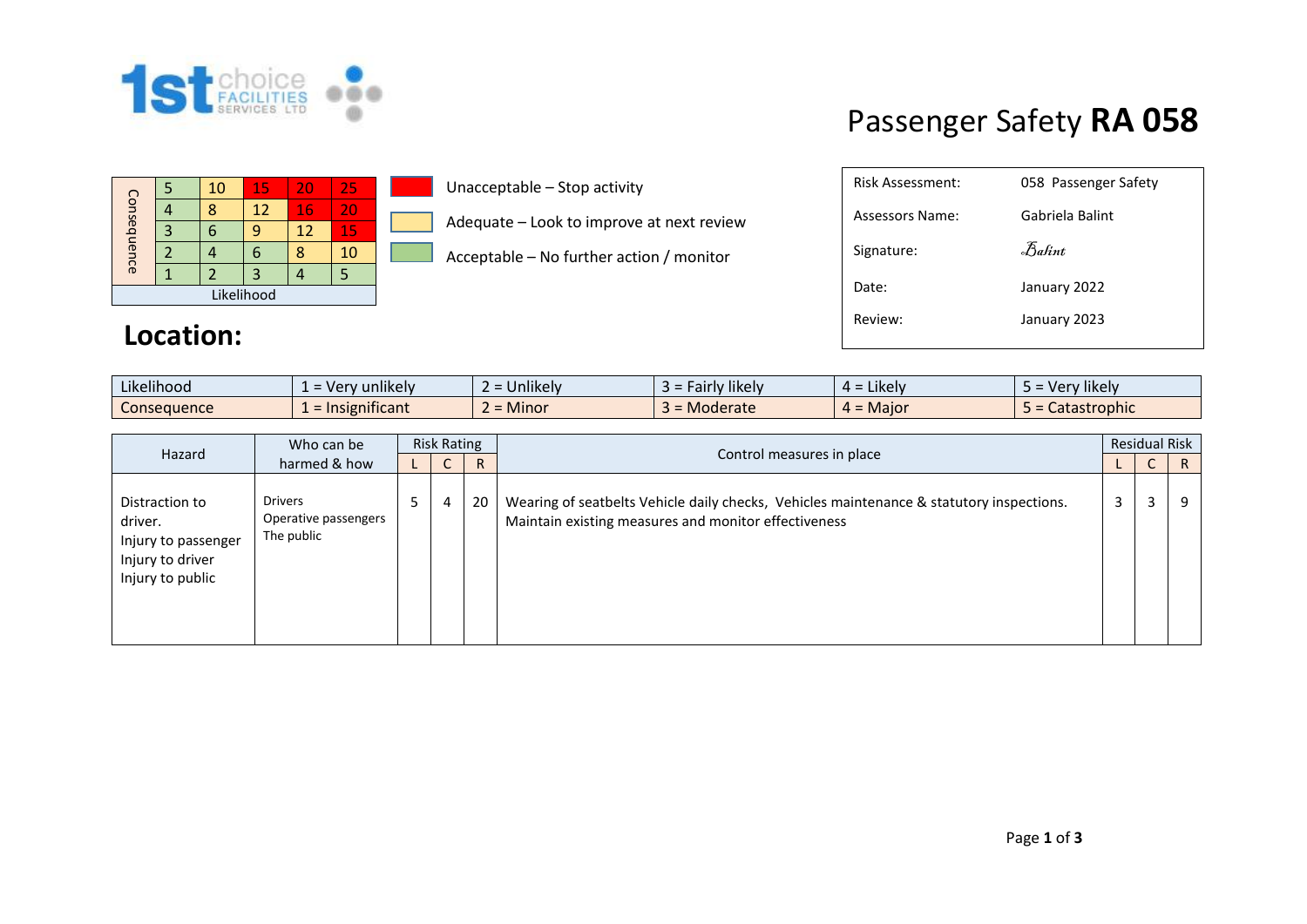

## Passenger Safety **RA 058**

| Hazard                                          | Who can be                                           | <b>Risk Rating</b> |              |              | Control measures in place                                                                                                                       | <b>Residual Risk</b> |                      |              |
|-------------------------------------------------|------------------------------------------------------|--------------------|--------------|--------------|-------------------------------------------------------------------------------------------------------------------------------------------------|----------------------|----------------------|--------------|
| harmed & how                                    |                                                      | L                  | $\mathsf{C}$ | $\mathsf{R}$ |                                                                                                                                                 | L.                   | $\mathsf{C}$         | $\mathsf{R}$ |
| Fall from vehicle<br>during access or<br>egress | <b>Drivers</b><br>Operative passengers<br>The public | 4                  | 4            | 16           | Planned maintenance & Statutory inspections, Loads properly distributed within vehicle,<br>Maintain existing measures and monitor effectiveness | 3                    | $\overline{2}$       | -6           |
| Hazard                                          | Who can be                                           | <b>Risk Rating</b> |              |              | Control measures in place                                                                                                                       |                      | <b>Residual Risk</b> |              |
|                                                 | harmed & how                                         | L.                 | $\mathsf{C}$ | $\mathsf{R}$ |                                                                                                                                                 |                      |                      |              |
| Collisions from<br>other vehicle                | <b>Drivers</b><br>Operative passengers<br>The public | 5                  | 4            | 20           | Seatbelts,<br>Dash cams<br>Vehicle telematics<br>Maintain existing measures and monitor effectiveness                                           | 4                    | $\overline{4}$       | 16           |